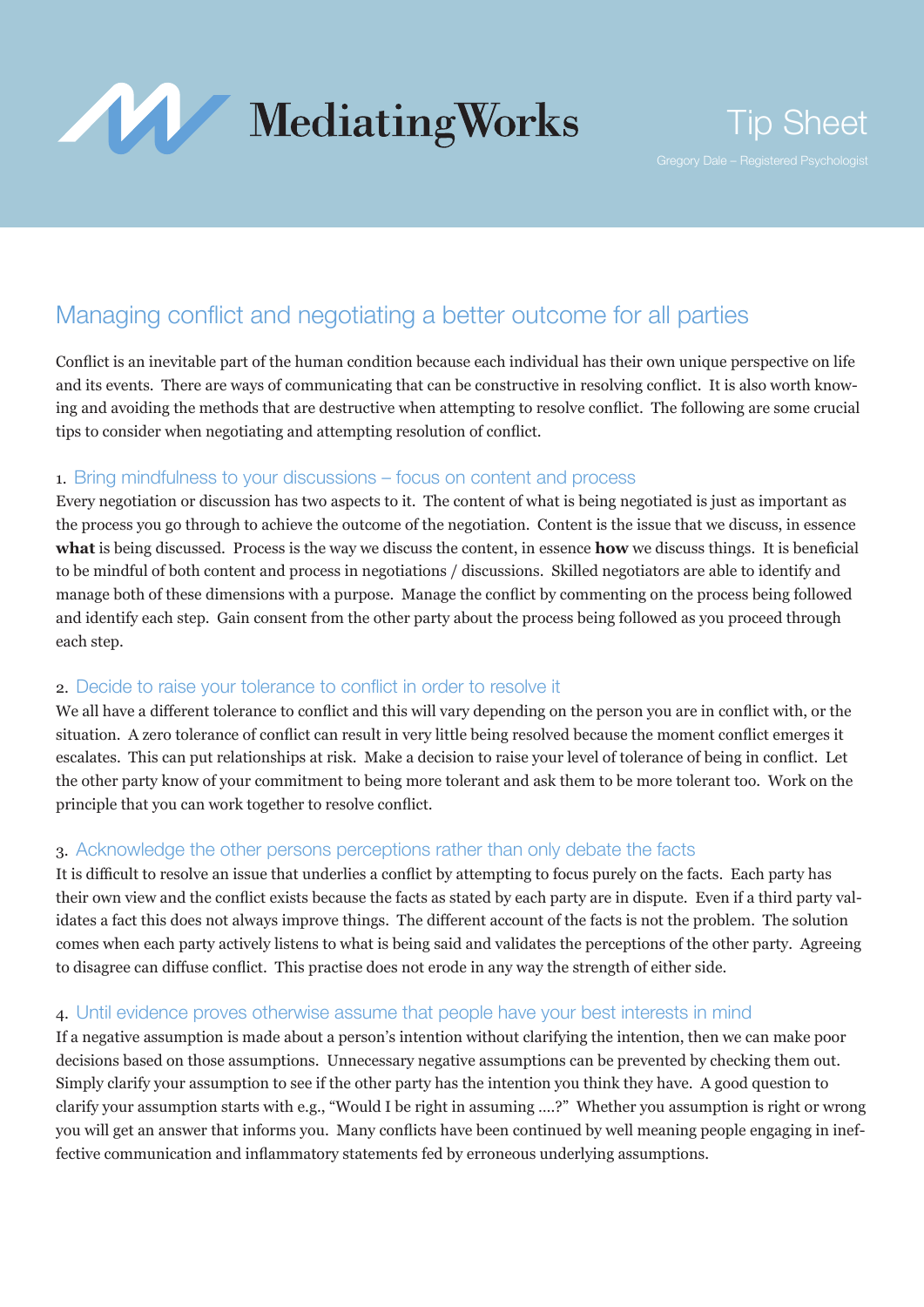#### 5. Value your symptoms and enquire about the other persons intentions

When you become involved in a conflict it evokes symptoms which are uncomfortable. It is common to withdraw from the conflict and not share the effect that the other person's behaviour is having on you. This leads to a lack of feedback and a risk of the offending behaviour continuing. It is beneficial to share your symptoms and the cause of them e.g., "your behaviour is leaving me feel uncomfortable (anxious, intimidated, harassed, threatened)". The next step is to directly inquire about the other party's intentions e.g., "your behaviour is leaving me feel uncomfortable … is that your intention?" As it is a closed question it requires a yes or no answer and will encourage the other party to reveal their intentions and reveal their interests. In most cases people will have good intentions but poor communication practice. If they answer "No" to your question, invite them to change or cease the offending behaviour. An invitation in this form is less inflammatory and avoids escalation. If they answer "Yes" it probably confirms your fears and the person is going on record as having a malignant intention. It also probably confirms what you have intuitively known all along. It is best to avoid this person and withdraw and regroup.

## 6. Separate the people from the problem

It is important to remember that negotiators are people first and that every negotiator has two kinds of interests; one in the substance of the negotiation and the other in the relationship with the people concerned. There is a tendency for the relationship to become entangled with the problem. This is further complicated by arguing over one position when negotiating which puts the relationship and the substance in conflict. The solution comes in separating the relationship from the substance and dealing directly with the people problem.

## 7. Focus on interests not positions

The principled negation model being followed at Mediating Works requires the parties to find a solution by reconciling interests rather than trying to reconcile the positions held. Interests can be understood as a party's needs, concerns, hopes and fears: in essence, what's important to them. The underlying problem can be identified and defined by understanding each party's interests. Behind the opposed positions lie shared and compatible interests, as well as conflicting ones. This raises the question "How do you identify interests? This is done by gaining a view of the issue from the other person's perspective and then asking questions that help explain why or why not they have acted in a certain way. Think about the choices of the other side. It is necessary to realise that each side has multiple interests and that the most powerful interest are basic human needs e.g., respect, dignity, safety. As interests are identified it is important to make a list. When talking about interests, be specific which gives credibility to them. So that each side acknowledges and appreciates the interests it is effective to appreciate and acknowledge the interests as they are discovered. Lead by example rather than only following if the desired example is set. For example if you value respect then offer it and it is more likely to reciprocated. Then each side will be more receptive to the proposals of the other side if they deal with identifying the problem before they focus on the answer. Be focused on identifying the problem and respectful of the people.

#### 8. Generate a variety of possibilities before deciding what to do

This principle requires the parties to invent options that offer a mutual gain. To achieve this each party needs to orient their thinking to address any obstacles that prevent the development of options. These obstacles include judging options prematurely, searching only for a single answer, holding the assumption of a fixed pie (there is only so much to go around) and thinking that "solving their problem is their problem". To invent creative options one needs to separate the act of inventing options from the act of judging them. Creative options arise from broadening the options on the table rather than look for a single answer. Positive outcomes are more likely when each party searches for mutual gains and invents ways of making the decisions easy for the other side.

 $\_$  , and the set of the set of the set of the set of the set of the set of the set of the set of the set of the set of the set of the set of the set of the set of the set of the set of the set of the set of the set of th

1 The model of principled negotiation is summarised from the book by Fisher, R. & Ury, W. (1991) Getting to Yes London: Random House Business Books.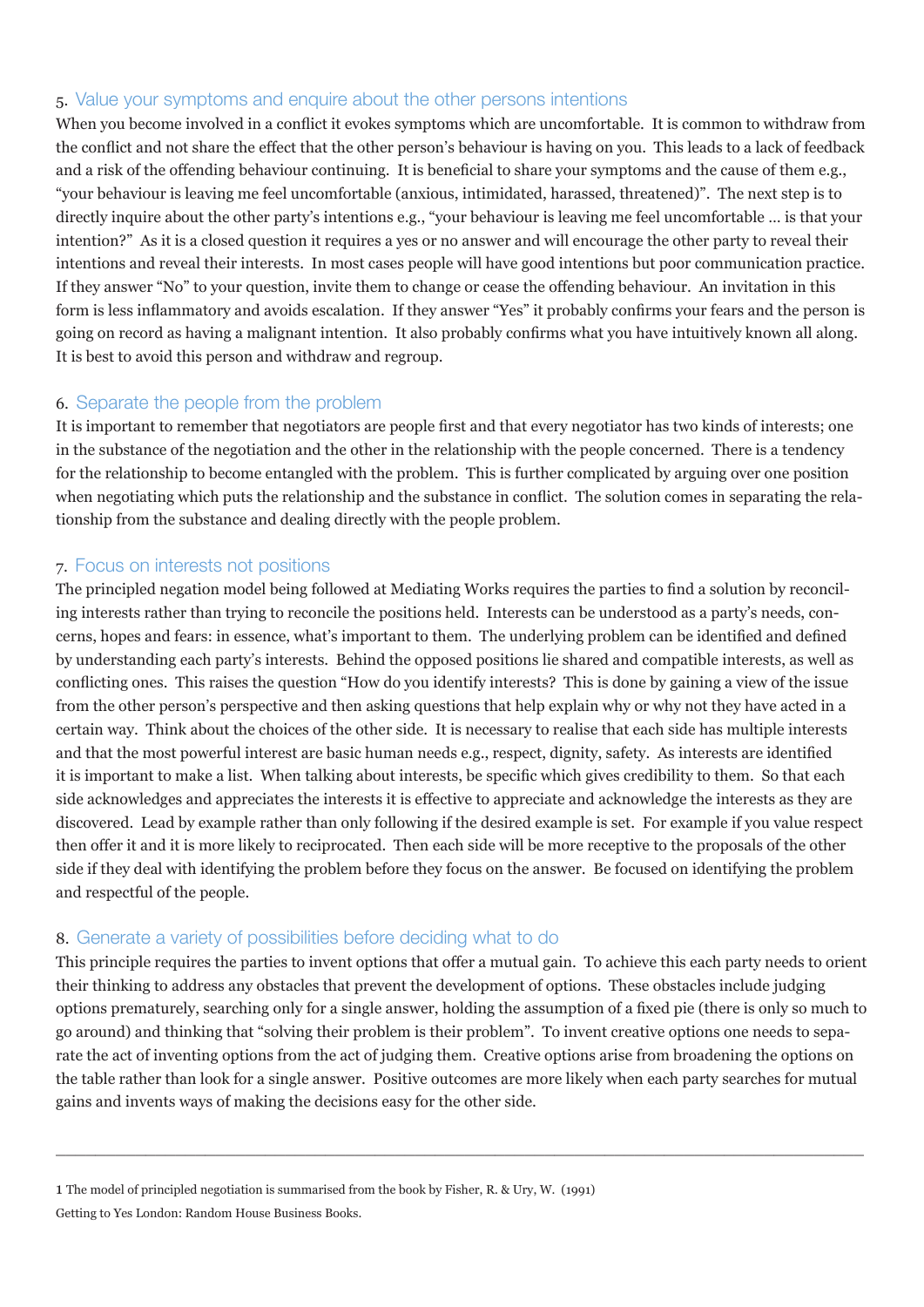#### 9. Insist that the result is based on some objective criteria or standard

This principle places some objective neutral ground between the two parties and the results that each party is trying to achieve. If an objective external standard can be agreed on, it provides a reference point in future, if the solution breaks down. When developing an objective criterion use fair standards and fair procedures. When negotiating about which standards are objective it is better to work together on each issue and jointly search for an objective standard. This allows the parties to work together on the solution and take ownership of the outcome. It is important to use reason and be open to which standards are most appropriate and how they should be applied.

#### 10. Use active listening skills

Paraphrase what has been said and demonstrate active listening. Ask questions to clarify understanding and the intent of you the other person. Listen to the message behind the words and check that the body language matches. Allow all parties time and opportunity to talk and voice their interests. Speak in a way that promotes listening. Be aware of your tone, language and non verbal communication.

# 11. Take it in turns of talking and listening

Summarise what the other person has said first, before providing your perspective. This leads to better listening and develops goodwill between the two parties. You are not necessarily agreeing with what has been said, you are acknowledging what has been said. In fact you can agree to disagree and develop goodwill in the process. Interrupting is an example of poor listening skills and can escalate conflict. Avoid interrupting at all costs.

## 12. Does the intention of your communication equal the impact of your communication?

In your attempts to resolve a conflict, are you in the practice of checking out if the communication is being interpreted as you intent? Essentially ask if **intention = impact**. If, **intention ≠ impact**, then clarify intention and change the way you make your message. See also tip No 5.

#### 13. Preparation, rehearsal and discussing issues at the right time and place

Make the effort to plan ahead and prepare yourself emotionally and intellectually before you sit down to resolve the issue. Make notes. The best outcomes are found when there is a comprehensive and systematic approach to the preparation. Research the issue you are attempting to resolve. Rehearse what you want to say. Give yourself time and choose the right environment to discuss difficult issues.

# 14. Lead by example – set a positive standard of conflict resolution

Be uncompromisingly optimistic about what is possible and lead by example. Set the standard of conflict resolution rather than regress into unhelpful patterns of negative communication. Be a positive role model. If someone else regresses into a poor communication style, focus on the process errors that may be occurring (see tip 1).

#### 15. If you request accountability be prepared to provide accountability

Conflict can emerge when you attempt to hold someone else accountable for their actions. Remember in fair play "if you open the door of accountability, it needs to swing both ways". Be prepared to be accountable yourself for your own actions. This requires active listening to the feedback you will receive in the process.

#### 16. Share information and your interests

Uncover what the other party wants from the negotiation. Share your primary interests and enquire what their interests are. If they keep their interests hidden, then share your assumptions about what you think their interests are. This is likely to evoke an answer and inform you of their interests and intentions. Be upfront with appropriate information. Answer questions honestly.